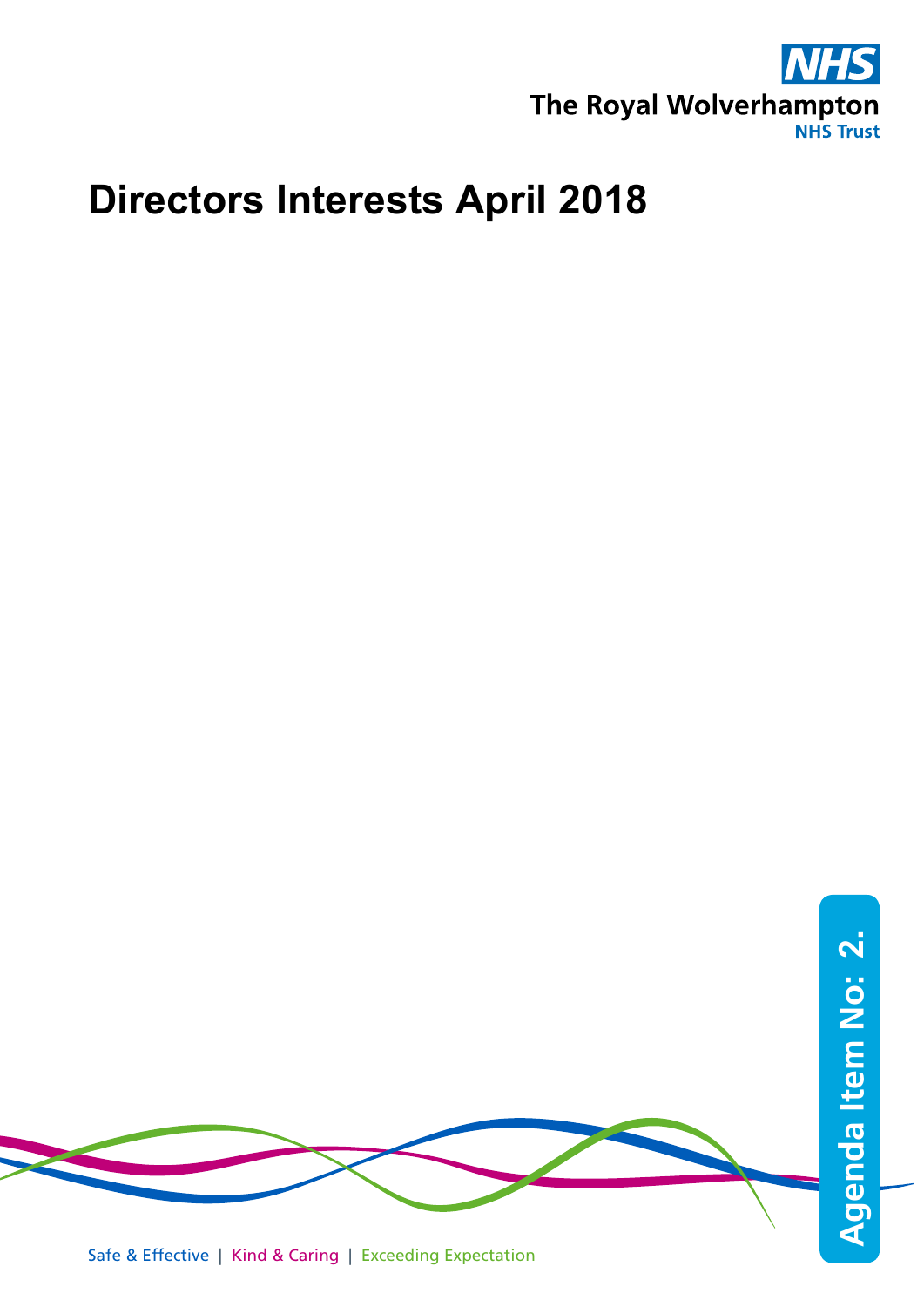## **RWT - REGISTER OF DIRECTORS' INTERESTS 2018/19 April 2018**

| <b>Board Member</b>      | <b>Position</b>                         | <b>Declaration</b>                                                                                             |
|--------------------------|-----------------------------------------|----------------------------------------------------------------------------------------------------------------|
| <b>Ann-Marie Cannaby</b> | <b>Chief Nursing Officer</b>            | • Birmingham City University - Professor of Nursing Sciences                                                   |
| <b>Ann-Marie Cannaby</b> | <b>Chief Nursing Officer</b>            | • Royal College of Nursing - Member                                                                            |
| <b>Ann-Marie Cannaby</b> | <b>Chief Nursing Officer</b>            | . Warwick University - Research fellow (Honorary)                                                              |
| <b>Ann-Marie Cannaby</b> | <b>Chief Nursing Officer</b>            | • Higher Education Academy - Teaching Fellow                                                                   |
| <b>Ann-Marie Cannaby</b> | <b>Chief Nursing Officer</b>            | . Ann-Marie Cannaby Ltd. - Director                                                                            |
| <b>Ann-Marie Cannaby</b> | <b>Chief Nursing Officer</b>            | • Leicester and Leicestershire Photographic Society - Member                                                   |
| <b>Ann-Marie Cannaby</b> | <b>Chief Nursing Officer</b>            | . La Trobe University, Victoria, Australia - Honorary Visiting Fellow                                          |
| <b>Dr Jonathan Darby</b> | <b>Associate Non-executive Director</b> | • General practitioner, St Margaret's Well Surgery, 2 Quarry Lane, Halesowen -<br>senior partner               |
| Dr Jonathan Darby        | <b>Associate Non-executive Director</b> | • Dudley CCG - Board member and IT Lead                                                                        |
| Dr Jonathan Darby        | <b>Associate Non-executive Director</b> | • Manor Abbey Investments - Director                                                                           |
| Dr Jonathan Darby        | <b>Associate Non-executive Director</b> | • BBC Birmingham - Medical Advisor                                                                             |
| <b>Alan Duffell</b>      | <b>Director of Workforce</b>            | . Member of the CIPD (Chartered Institute for Personnel and Development)                                       |
| <b>Alan Duffell</b>      | <b>Director of Workforce</b>            | . Member of Chartered Management Institute                                                                     |
| <b>Roger Dunshea</b>     | <b>Non-Executive Director</b>           | • General Chiropractic Council - Lay member                                                                    |
| <b>Roger Dunshea</b>     | <b>Non-Executive Director</b>           | . Medical Research Council - independent member of Risk and Audit<br>Committee.                                |
| <b>Roger Dunshea</b>     | <b>Non-Executive Director</b>           | • Equality and Human Rights Commission - independent member of Audit and<br><b>Risk Committee</b>              |
| <b>Roger Dunshea</b>     | <b>Non-Executive Director</b>           | • Geological Society of London - Member of Audit Committee                                                     |
| <b>Roger Dunshea</b>     | <b>Non-Executive Director</b>           | . North Salop Wheelers Ltd (Community Bus company) - Social services<br>(contract with NHS) - bus driver       |
| <b>Rosi Edwards</b>      | <b>Non-Executive Director</b>           | . Labour Party, Hall Green Constituency - member of Executive Committee (vice<br>chair: Policy)                |
| <b>Rosi Edwards</b>      | <b>Non-Executive Director</b>           | • Labour Party, Moseley and Kings Heath Branch - Vice Chair, Auditor, Member<br>of Election Campaign Committee |
| <b>Rosi Edwards</b>      | <b>Non-Executive Director</b>           | • Lay member of West Midlands ACCEA                                                                            |
| <b>Rosi Edwards</b>      | <b>Non-Executive Director</b>           | . President of Birmingham Health Safety and Environment Association (from<br><b>March 2016)</b>                |
| <b>Rosi Edwards</b>      | <b>Non-Executive Director</b>           | . Daughter as an employee of Unite the Union takes part in union campaigning,<br>including on the NHS          |
| <b>Rosi Edwards</b>      | <b>Non-Executive Director</b>           | . Daughter is a governor at the Heart of England Foundation Trust                                              |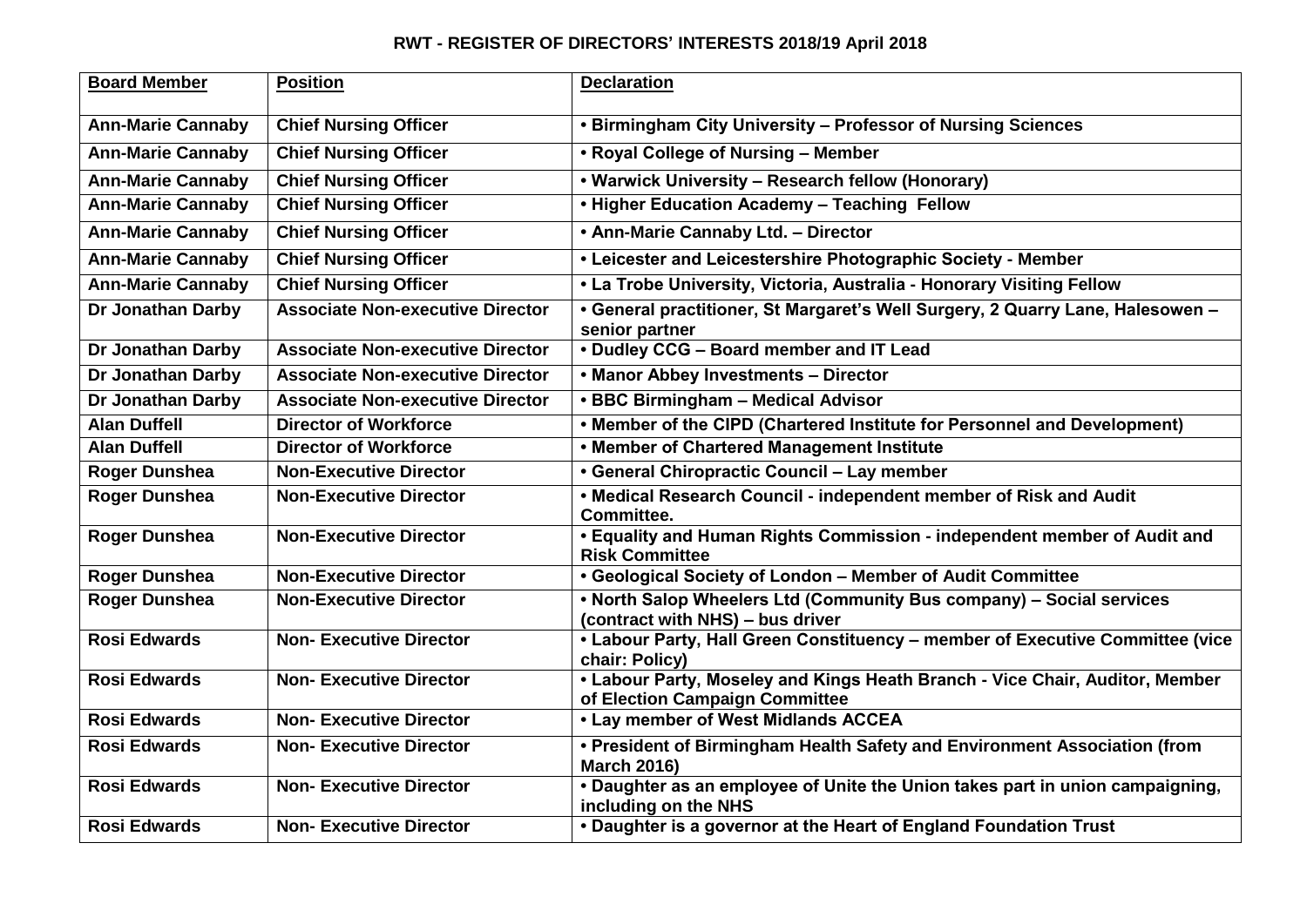| <b>Cheryl Etches OBE</b>  | <b>Deputy Chief Executive</b>                                   | • ICD Medical - Director                                                                                  |
|---------------------------|-----------------------------------------------------------------|-----------------------------------------------------------------------------------------------------------|
| <b>Cheryl Etches OBE</b>  | <b>Deputy Chief Executive</b>                                   | • Arbonne International - District Manager, Independent Consultant                                        |
| <b>Cheryl Etches OBE</b>  | <b>Deputy Chief Executive</b>                                   | • Calabar Vision 2020 Link - trustee                                                                      |
| <b>Cheryl Etches OBE</b>  | <b>Deputy Chief Executive</b>                                   | • Healthcare Futures UTC - Governor                                                                       |
| <b>Junior Hemans</b>      | <b>Non-Executive Director</b>                                   | • Libran Enterprises (2011) Ltd - Director                                                                |
| <b>Junior Hemans</b>      | <b>Non-Executive Director</b>                                   | • Tuntum Housing Association (Nottingham) - Chair of the Board                                            |
| <b>Junior Hemans</b>      | <b>Non-Executive Director</b>                                   | . Wolverhampton Cultural Resource Centre - Chair of the Board                                             |
| <b>Junior Hemans</b>      | <b>Non-Executive Director</b>                                   | • Prince's Trust - Business Mentor                                                                        |
| <b>Junior Hemans</b>      | <b>Non-Executive Director</b>                                   | • Kairos Experience Ltd - Company Secretary                                                               |
| <b>Junior Hemans</b>      | <b>Non-Executive Director</b>                                   | . Member of Labour Party                                                                                  |
| <b>Junior Hemans</b>      | <b>Non-Executive Director</b>                                   | . Wolverhampton University - visiting lecturer                                                            |
| <b>Junior Hemans</b>      | <b>Non-Executive Director</b>                                   | • University College Birmingham - visiting lecturer                                                       |
| <b>David Loughton CBE</b> | <b>Chief Executive</b>                                          | . Health policy adviser to the Labour and Conservative Parties                                            |
| <b>David Loughton CBE</b> | <b>Chief Executive</b>                                          | • Dementia Health and Care Champion Group - Member                                                        |
| <b>David Loughton CBE</b> | <b>Chief Executive</b>                                          | . National Institute for Health Research - Member of Advisory Board                                       |
| <b>Sultan Mahmud</b>      | <b>Director of Integration</b>                                  | <b>None</b>                                                                                               |
| <b>Mary Martin</b>        | <b>Non-Executive Director</b>                                   | • Martin Consulting (West Midlands) Ltd - director/owner of business                                      |
| <b>Mary Martin</b>        | <b>Non-Executive Director</b>                                   | • Performances Birmingham Ltd - Trustee/director, non-executive member of<br><b>Board for the charity</b> |
| <b>Mary Martin</b>        | <b>Non-Executive Director</b>                                   | • Midlands Art Centre - Trustee/director, non-executive member of the Board for<br>the charity            |
| <b>Mary Martin</b>        | <b>Non-Executive Director</b>                                   | . Guardian of the Standard of the Wrought Plate for Birmingham Assay Office                               |
| <b>Mary Martin</b>        | <b>Non-Executive Director</b>                                   | • Friday Bridge Management Company Limited (residential property<br>management company)                   |
| <b>Mary Martin</b>        | <b>Non-Executive Director</b>                                   | • Extracare Charitable Trust - non executive director/trustee from 16/11/17                               |
| <b>Gwen Nuttall</b>       | <b>Chief Operating Officer</b>                                  | <b>None</b>                                                                                               |
| Dr. J. Odum               | <b>Medical Director</b>                                         | <b>None</b>                                                                                               |
| <b>Susan Rawlings</b>     | <b>Non-Executive Director</b>                                   | • Rawlings Heffernan Consultancy Services Ltd (RHCS Ltd) - Director/Company<br><b>Secretary</b>           |
| <b>Susan Rawlings</b>     | <b>Non-Executive Director</b>                                   | . Beacon Centre for the Blind - Trustee                                                                   |
| <b>Susan Rawlings</b>     | <b>Non-Executive Director</b>                                   | • Beacon4Life Community Interest Company - Director                                                       |
| <b>Michael Sharon</b>     | <b>Director of Strategic Planning and</b><br><b>Performance</b> | <b>None</b>                                                                                               |
| <b>Jacqueline Small</b>   | <b>Non-Executive Director</b>                                   | <b>. Employee of Staffordshire County Council</b>                                                         |